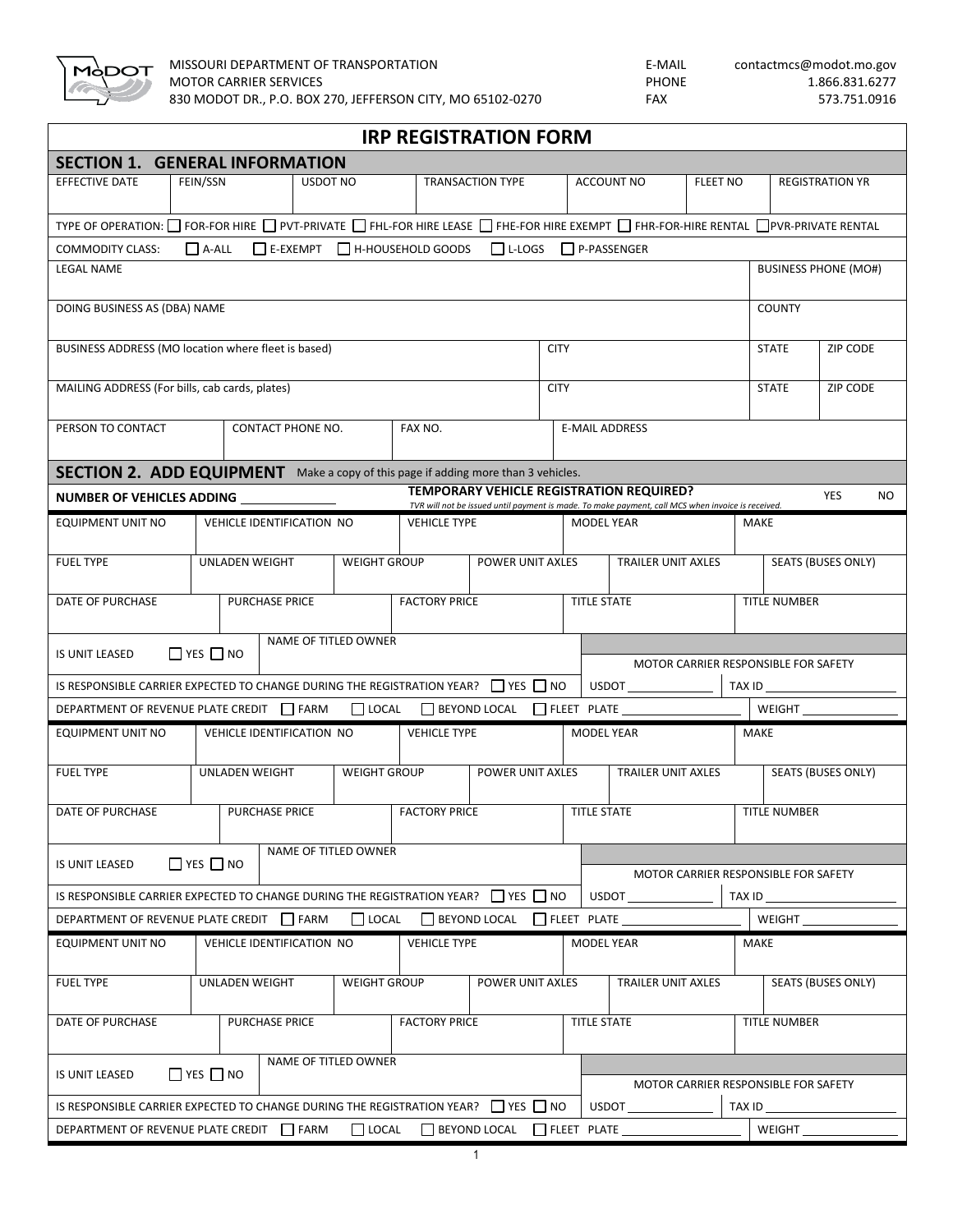| <b>LEGAL NAME</b>                                                                                                                                           |                     |                                    |                                       |  |                    |                              |                 |                                  |           |                     | <b>USDOT NO</b>                                                                                                                              |
|-------------------------------------------------------------------------------------------------------------------------------------------------------------|---------------------|------------------------------------|---------------------------------------|--|--------------------|------------------------------|-----------------|----------------------------------|-----------|---------------------|----------------------------------------------------------------------------------------------------------------------------------------------|
|                                                                                                                                                             |                     |                                    |                                       |  |                    |                              |                 |                                  |           |                     |                                                                                                                                              |
| <b>SECTION 3. JURISDICTIONAL WEIGHTS</b><br>Do you need a weight higher or lower than the Missouri base weight in another jurisdiction?<br>YES<br><b>NO</b> |                     |                                    |                                       |  |                    |                              |                 |                                  |           |                     |                                                                                                                                              |
| LIST ONLY THE WEIGHTS OF THE IRP JURISDICTIONS THAT WILL BE DIFFERENT THAN THE MISSOURI BASE WEIGHT.                                                        |                     |                                    |                                       |  |                    |                              |                 |                                  |           |                     |                                                                                                                                              |
| GA                                                                                                                                                          |                     |                                    |                                       |  |                    |                              |                 |                                  |           |                     |                                                                                                                                              |
| AL                                                                                                                                                          |                     | <b>MD</b>                          |                                       |  | <b>NH</b>          | <b>RI</b>                    |                 | WI                               |           |                     | <b>NT</b>                                                                                                                                    |
| AR                                                                                                                                                          | ΙA                  |                                    | ME                                    |  | <b>NJ</b>          |                              | SC              |                                  | <b>WV</b> |                     | ON                                                                                                                                           |
| AZ                                                                                                                                                          | ID                  | MI                                 |                                       |  | <b>NM</b>          |                              | SD              |                                  | <b>WY</b> |                     | PE                                                                                                                                           |
| CA                                                                                                                                                          | IL                  |                                    | MN                                    |  | <b>NV</b>          |                              | TN              |                                  | AB        |                     | QC                                                                                                                                           |
| CO                                                                                                                                                          | IN<br>MS            |                                    |                                       |  | NY.                |                              | TX              |                                  | <b>BC</b> |                     | SK                                                                                                                                           |
| СT                                                                                                                                                          | KS                  |                                    | МT                                    |  | OΗ                 |                              | UT              |                                  | MB        |                     | <b>YT</b>                                                                                                                                    |
| DC                                                                                                                                                          | КY                  |                                    | <b>NC</b>                             |  | OK                 |                              | VA              |                                  | <b>NB</b> |                     | AK                                                                                                                                           |
| DE                                                                                                                                                          | LA                  |                                    | ND                                    |  | OR                 |                              | VT              |                                  | NL.       |                     | <b>MX</b>                                                                                                                                    |
| FL.                                                                                                                                                         | MA                  |                                    | <b>NE</b>                             |  | PA                 |                              | WA              |                                  | <b>NS</b> |                     |                                                                                                                                              |
| <b>SECTION 4. MILEAGE REGISTRATION</b>                                                                                                                      |                     |                                    |                                       |  |                    |                              |                 |                                  |           |                     |                                                                                                                                              |
| DOES THIS FLEET HAVE ACTUAL REPORTABLE DISTANCE?                                                                                                            |                     |                                    |                                       |  |                    |                              |                 |                                  |           |                     |                                                                                                                                              |
| $\Box$ NO                                                                                                                                                   |                     |                                    |                                       |  |                    |                              |                 |                                  |           |                     | You are indicating that the registrant did not have actual distance accumulated during the distance reporting period. The base jurisdiction  |
|                                                                                                                                                             |                     | mileage distance chart will apply. |                                       |  |                    |                              |                 |                                  |           |                     |                                                                                                                                              |
| $\Box$ YES                                                                                                                                                  |                     |                                    |                                       |  |                    |                              |                 |                                  |           |                     | You are indicating that the registrant did have actual distance accumulated during the distance reporting period. Actual distance miles will |
| be reported.                                                                                                                                                |                     |                                    |                                       |  |                    |                              |                 |                                  |           |                     |                                                                                                                                              |
| ENTER ALL MILES TRAVELED BY THIS VEHICLE AND CARRIER, BY JURISDICTION, FROM JULY 1 OF THE PREVIOUS CALENDAR YEAR TO JUNE 30 OF THE CURRENT YEAR.            |                     |                                    |                                       |  |                    |                              |                 |                                  |           |                     |                                                                                                                                              |
| <b>JURISDICTION</b>                                                                                                                                         | <b>ACTUAL MILES</b> |                                    | <b>JURISDICTION</b><br>MN - Minnesota |  |                    | <b>ACTUAL MILES</b>          |                 | <b>JURISDICTION</b><br>UT - Utah |           | <b>ACTUAL MILES</b> |                                                                                                                                              |
| AL - Alabama                                                                                                                                                |                     | MO - Missouri                      |                                       |  | VA - Virginia      |                              |                 |                                  |           |                     |                                                                                                                                              |
| AR - Arkansas<br>AZ - Arizona                                                                                                                               |                     | MS - Mississippi                   |                                       |  |                    |                              | VT - Vermont    |                                  |           |                     |                                                                                                                                              |
| CA - California                                                                                                                                             |                     | MT - Montana                       |                                       |  |                    |                              | WA - Washington |                                  |           |                     |                                                                                                                                              |
| CO - Colorado                                                                                                                                               |                     | NC - North Carolina                |                                       |  |                    |                              | WI - Wisconsin  |                                  |           |                     |                                                                                                                                              |
| CT - Connecticut                                                                                                                                            |                     | ND - North Dakota                  |                                       |  | WV - West Virginia |                              |                 |                                  |           |                     |                                                                                                                                              |
| DC - Dist of Columbia                                                                                                                                       |                     | NE - Nebraska                      |                                       |  | WY - Wyoming       |                              |                 |                                  |           |                     |                                                                                                                                              |
| DE - Delaware                                                                                                                                               |                     | NH - New Hampshire                 |                                       |  |                    | AB - Alberta                 |                 |                                  |           |                     |                                                                                                                                              |
| FL - Florida                                                                                                                                                |                     | NJ - New Jersey                    |                                       |  |                    | <b>BC</b> - British Columbia |                 |                                  |           |                     |                                                                                                                                              |
| GA - Georgia                                                                                                                                                |                     |                                    | NM - New Mexico                       |  |                    | MB - Manitoba                |                 |                                  |           |                     |                                                                                                                                              |
| IA - Iowa                                                                                                                                                   |                     | NV - Nevada                        |                                       |  |                    | NB - New Brunswick           |                 |                                  |           |                     |                                                                                                                                              |
| ID - Idaho                                                                                                                                                  |                     | NY - New York                      |                                       |  |                    | NL - New Foundland           |                 |                                  |           |                     |                                                                                                                                              |
| IL - Illinois                                                                                                                                               |                     | OH - Ohio                          |                                       |  |                    | NS - Nova Scotia             |                 |                                  |           |                     |                                                                                                                                              |
| IN - Indiana                                                                                                                                                |                     | OK - Oklahoma                      |                                       |  |                    | NT - Northwest Terr          |                 |                                  |           |                     |                                                                                                                                              |
| KS - Kansas                                                                                                                                                 |                     |                                    | OR - Oregon                           |  |                    |                              | ON - Ontario    |                                  |           |                     |                                                                                                                                              |
| KY - Kentucky                                                                                                                                               |                     | PA - Pennsylvania                  |                                       |  |                    | PE - Prince Ed Is            |                 |                                  |           |                     |                                                                                                                                              |
| LA - Louisiana                                                                                                                                              |                     | RI - Rhode Island                  |                                       |  | QC - Quebec        |                              |                 |                                  |           |                     |                                                                                                                                              |
| MA - Massachusetts                                                                                                                                          |                     | SC - South Carolina                |                                       |  |                    | SK - Saskatchewan            |                 |                                  |           |                     |                                                                                                                                              |
| MD - Maryland                                                                                                                                               |                     | SD - South Dakota                  |                                       |  | YT - Yukon Terr    |                              |                 |                                  |           |                     |                                                                                                                                              |
| ME - Maine                                                                                                                                                  |                     | TN - Tennessee                     |                                       |  | AK - Alaska        |                              |                 |                                  |           |                     |                                                                                                                                              |
| MI - Michigan                                                                                                                                               |                     | TX - Texas                         |                                       |  | MX - Mexico        |                              |                 |                                  |           |                     |                                                                                                                                              |
|                                                                                                                                                             |                     |                                    |                                       |  |                    |                              | TOTAL ACTUAL MI |                                  |           |                     |                                                                                                                                              |
| <b>SECTION 5. SIGNATURE</b>                                                                                                                                 |                     |                                    |                                       |  |                    |                              |                 |                                  |           |                     |                                                                                                                                              |
| SIGNATURE                                                                                                                                                   |                     |                                    |                                       |  |                    |                              |                 |                                  |           | <b>DATE</b>         |                                                                                                                                              |
|                                                                                                                                                             |                     |                                    |                                       |  |                    |                              |                 |                                  |           |                     |                                                                                                                                              |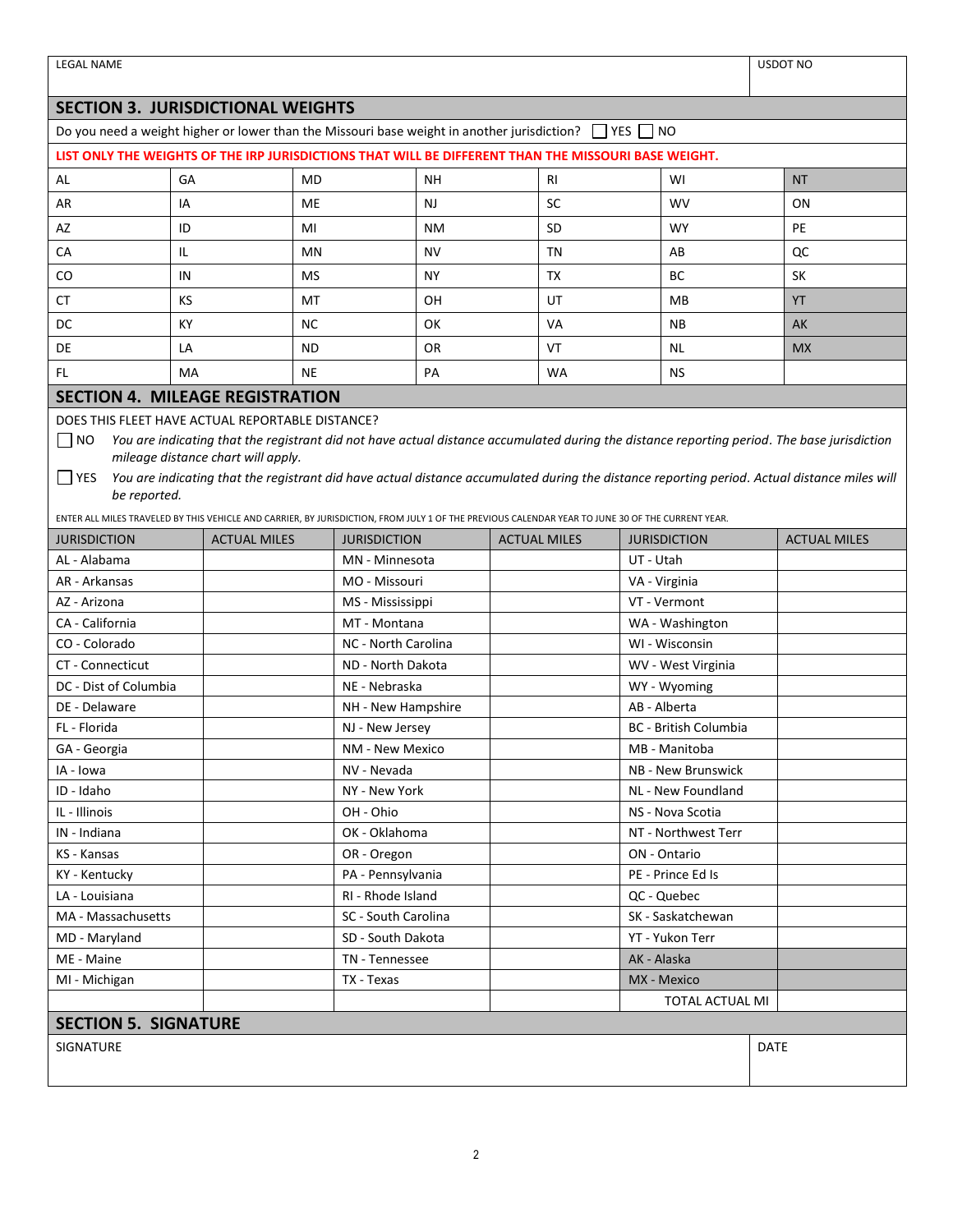# **IRP REQUIRED DOCUMENTS**

| The following documents must be included with the Motor Carrier Application in order to                                                                                                                                                                                                                                                                                                                            |                                               |  |  |  |  |  |  |
|--------------------------------------------------------------------------------------------------------------------------------------------------------------------------------------------------------------------------------------------------------------------------------------------------------------------------------------------------------------------------------------------------------------------|-----------------------------------------------|--|--|--|--|--|--|
| process a new account.                                                                                                                                                                                                                                                                                                                                                                                             |                                               |  |  |  |  |  |  |
| INCOMPLETE OR INCORRECT APPLICATIONS WILL DELAY THE ISSUANCE OF DOCUMENTS                                                                                                                                                                                                                                                                                                                                          |                                               |  |  |  |  |  |  |
| <b>REQUIRED SUPPORTING DOCUMENTS</b>                                                                                                                                                                                                                                                                                                                                                                               |                                               |  |  |  |  |  |  |
| $\blacksquare$<br><b>Missouri title or Validated Titling Receipt</b><br>This is obtained at a motor vehicle fee office. Submit a copy showing that the title has either been received or applied for.                                                                                                                                                                                                              |                                               |  |  |  |  |  |  |
| Vehicles that are titled in the name of the account holder must have a Missouri title. NO SIGNED OVER TITLES OR TITLE<br>APPLICATIONS ARE ACCEPTED.                                                                                                                                                                                                                                                                |                                               |  |  |  |  |  |  |
| $\blacksquare$<br>Federal Heavy Vehicle Use Tax (IRS Form 2290)<br>This is obtained from the Internal Revenue Service. Federal law requires proof of payment (or exemption) of the Federal Heavy<br>Vehicle Use Tax for power units registered with a gross or combined gross weight of 55,000 pounds or more, by the last day of<br>the month following the month of first use.                                   |                                               |  |  |  |  |  |  |
| Acceptable receipts include:<br>A receipted IRS Form 2290/Schedule 1 returned from the IRS listing each vehicle identification number (VIN); or<br>$\ast$<br>IRS Form 2290/Schedule 1 listing each vehicle identification number (VIN) with a copy of the front and back of canceled<br>$\ast$<br>check, money order, cashier's check or electronic confirmation if payment was made online at www.irs.gov/filing. |                                               |  |  |  |  |  |  |
| ٠<br>Missouri County Personal Property Receipt or Waiver<br>This receipt or waiver must be in the account holder's name, and is obtained from a Missouri County Collectors office. Submit a<br>copy of the paid tax receipt or a tax waiver for all vehicles. If the receipt does not show the number of vehicles, then a copy of<br>an assessment list must accompany the receipt.                                |                                               |  |  |  |  |  |  |
| п<br><b>Lease Agreement</b><br>This is required if the vehicle/trailer is involved in a lease, and must identify the unit by year, make and vehicle identification<br>number (VIN), and include signatures of all applicable parties.                                                                                                                                                                              |                                               |  |  |  |  |  |  |
| PROOF OF RESIDENCY Three of the following must be included to process a new IRP account.                                                                                                                                                                                                                                                                                                                           |                                               |  |  |  |  |  |  |
| Three of the following are required:                                                                                                                                                                                                                                                                                                                                                                               |                                               |  |  |  |  |  |  |
| " Federal Income Tax filed from an address in Missouri<br><b>"</b> Missouri Driver's License                                                                                                                                                                                                                                                                                                                       |                                               |  |  |  |  |  |  |
| " Missouri Personal/Real Estate Tax Receipt                                                                                                                                                                                                                                                                                                                                                                        | <b>Utility Bills</b>                          |  |  |  |  |  |  |
| <b>■ Missouri Corporation Papers</b>                                                                                                                                                                                                                                                                                                                                                                               | " Missouri Title or Validated Titling Receipt |  |  |  |  |  |  |

THE NAME ON THE ABOVE DOCUMENTS MUST MATCH THE NAME OF THE APPLICANT.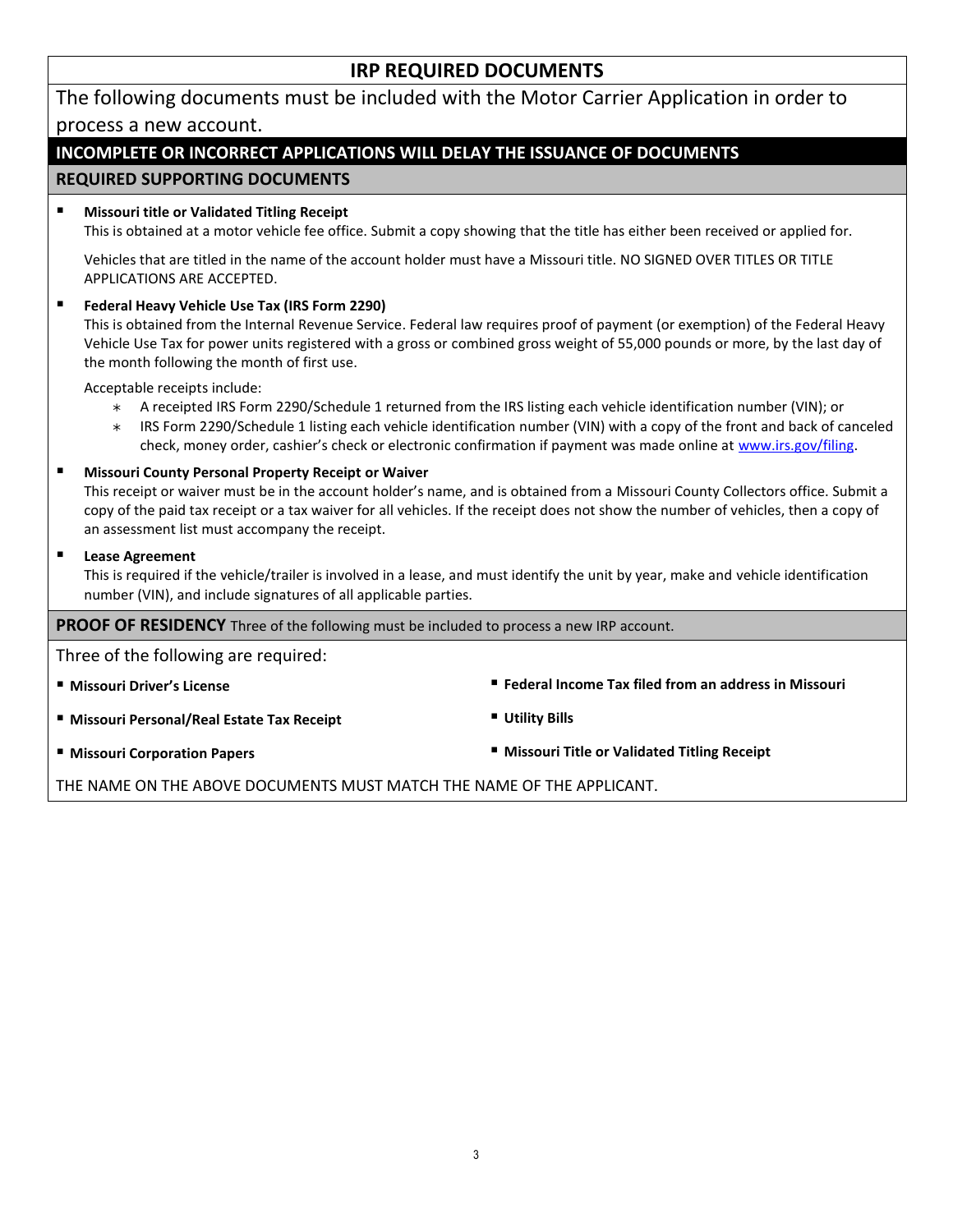# **IRP REGISTRATION FORM INSTRUCTIONS**

#### **SECTION 1. GENERAL INFORMATION**

**Effective Date** – This is the requested date for the account to become active. If the account should become active upon completion of processing, leave this field blank.

**FEIN/SSN** – Enter the **registrant/motor carrier** Federal Identification Number or Social Security Number.

**USDOT Number** – Enter the USDOT Number of the motor carrier responsible for safety. Motor carriers can obtain a USDOT Number at [www.fmcsa.dot.gov/registration.](http://www.fmcsa.dot.gov/registration)

**Transaction Type** – Indicate add, transfer, deletion, etc.

**Account Number** – Enter the number assigned by Motor Carrier Services (if new, leave blank).

**Fleet Number** – Enter the number assigned by Motor Carrier Services (if new, leave blank).

**Registration Year** – Enter all for digits of the registration year (i.e. 2015).

**Type of Operation** – Check the boxes that describe the registrant's business.

**Commodity Class** – Check the boxes that describe the commodities transported.

**Legal Name** – Enter the name in which plates are being applied for. This name must be the same as the name registered with the FMCSA and the Missouri Secretary of State.

**Doing Business As (DBA) Name** – Enter the Doing Business As (DBA) or fictitious name used by the applicant, if applicable.

**Business Address** – Enter the **Missouri address** where the registrant/motor carrier has an established place of business.

**Business Phone Number** – Enter a contact phone number for the company. This must be a Missouri number, not a toll free number.

**County** – Enter the county where the business address is located.

**Person to Contact** – Enter the name of the person who will be the contact for the account.

**Phone & Fax Numbers** – Enter the business telephone and fax numbers of the contact person.

**E-mail Address** – Enter **only one** e-mail address of the contact person for account correspondence.

**SECTION 2. ADD EQUIPMENT – fill out all sections**

**Equipment Number** – Enter the equipment number or unit number assigned to each power unit or trailer.

**Vehicle Identification Number** – Enter the complete VIN as listed on the title or application for title.

**Vehicle Type** – Enter the type of vehicle. (TK-Straight Truck, ST-Semi Trailer, TR-Tractor, FT-Full Trailer, TT-Truck Tractor, BS-Bus, RT-Road Runner, CG-Converter Gear)

**Model Year** – Enter all four digits of the model year.

**Make** – Enter the make of the power unit or trailer.

**Fuel Type** – Enter the type of fuel (D-Diesel, G-Gas, P-Propane, E-Electric, N-Natural Gas) being used by the power unit (if trailer, leave blank). **Unladen Weight** – Enter the empty weight of the power unit or trailer.

**Weight Group** – (Combined Gross Weight) Select the weight classification in which the vehicle is being licensed (use the Comparable Weight Chart for assistance).

**Power Unit/Trailer Unit Axles** – Enter the number of axles of the power unit or trailer (each axle in a tandem group is one axle). *When prorating with Quebec, the combination of both tractor and trailer axles will be shown on the cab card.*

**Seats** – For buses, enter the actual seating capacity **including driver**.

**Date of Purchase** – Enter the month, day and year the power unit or trailer was purchased by the current owner.

**Purchase/Factory Price** – The PURCHASE PRICE is the actual purchase price of the vehicle paid by the current owner, including accessories or modifications attached to the vehicle. The FACTORY PRICE is ninety percent (90%) of the manufacturers retail price, including accessories or modifications attached to the vehicle, but excluding trade-in and sales tax.

**Title State** – Enter the state the title was issued in. **This must be Missouri if the vehicle is owned by the motor carrier/registrant**.

**Title Number** – Enter the number shown on the title. If the title has been applied for but not yet received, enter 'Applied'.

**Leased Vehicles** – Check yes if the vehicle is leased and enter the name of the titled owner-operator.

**Motor Carrier Responsible for Safety** – Check if the responsible carrier is expected to change during the registration year, and enter the USDOT and Tax ID of the responsible carrier.

**Department of Revenue Credit** – If returning a DOR plate to MCS to obtain credit of the unused portion, check the type of plate and enter the plate number and weight limit. Apportioned plates will not be sent until MCS receives this plate.

# **SECTION 3. JURISDICTIONAL WEIGHTS**

List only the weights for the IRP jurisdictions that are different than the Missouri combined gross weight.

# **SECTION 4. MILEAGE REGISTRATION**

If the power unit(s) operated in any other jurisdiction with no ownership change in the last reporting period, enter actual miles into the appropriate jurisdiction. Otherwise leave blank.

# **SECTION 5. SIGNATURE**

The applicant or individual legally authorized to sign on behalf of the applicant must sign and date the IRP Registration Form. If a permit service signs this section, a Power of Attorney must accompany the completed form.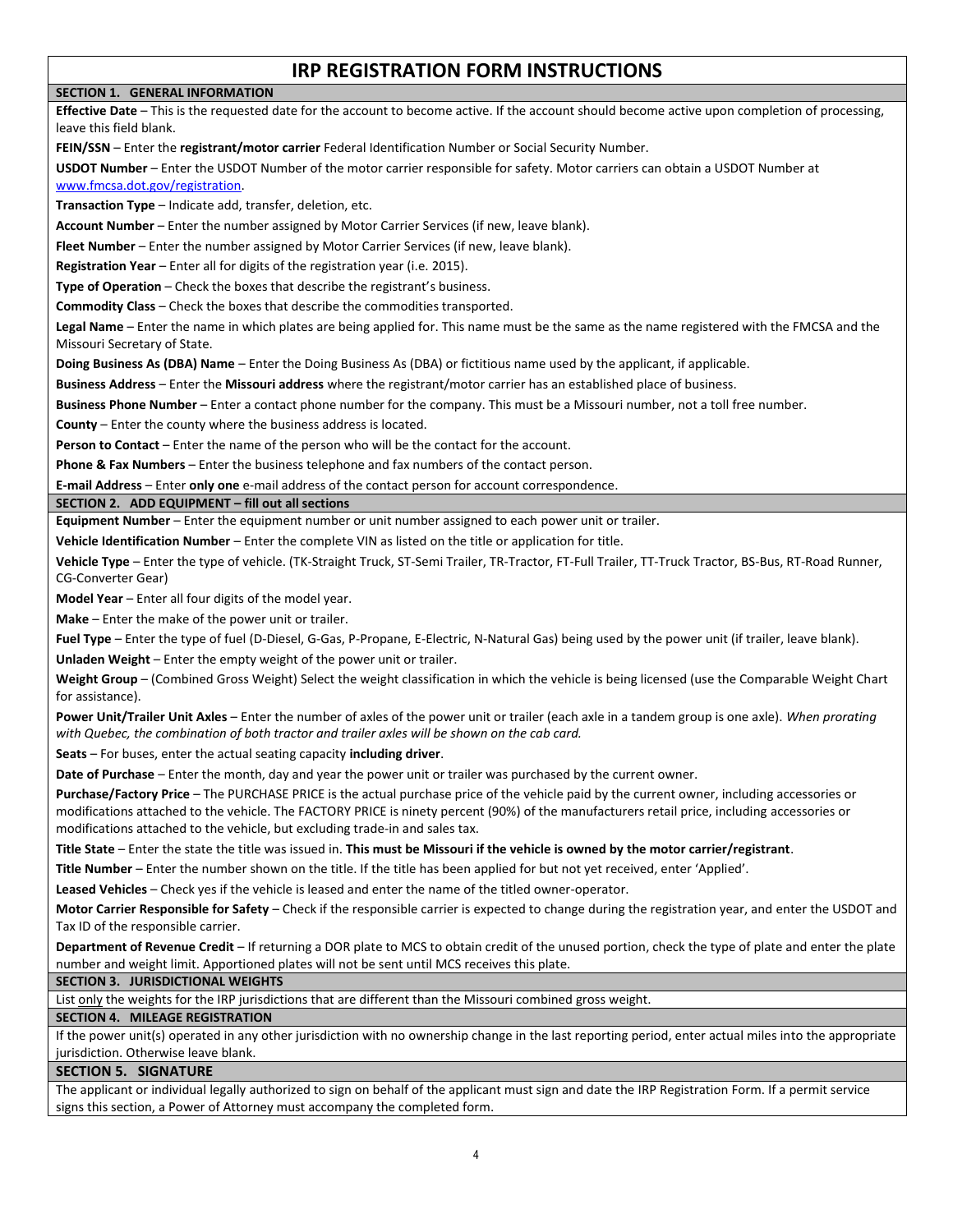# **IMPORTANT INFORAMTION & FREQUENTLY ASKED QUESTIONS**

# **WHEN DO I NEED APPORTIONED PLATES (IRP)?**

You must have apportioned plates if you operate in two or more jurisdictions and/or if your vehicle(s) meets one or more of the following requirements:

- the power unit licensing weight is in excess of 26,000 lbs.;
- the power unit has three or more axles, regardless of licensed weight;
- the power unit is used in combination and the said combination exceeds 26,000 lbs.; or
- the power unit performs **intrastate** movements in a jurisdiction other than Missouri, regardless of licensed weight.

# **WHEN DO I NEED TO REGISTER WITH THE MISSOURI SECRETARY OF STATE?**

Any person(s) wishing to form or conduct business in Missouri as a corporation (including, among others, for profit, non-profit and professional corporations), limited liability company, limited partnership, limited liability partnership, limited liability limited partnership, or under a fictitious name must first apply to the Office of the Missouri Secretary of State for authority to do so.

# **WHY DO I NEED A USDOT NUMBER AND WHEN DO I REGISTER WITH THE FEDERAL MOTOR CARRIER SAFETY ADMINISTRATION?**

Missouri is a member of the Performance Registration and Information Systems Management (PRISM) program that is a federal/state partnership to improve motor carrier safety by making safe performance a requirement for obtaining and keeping commercial vehicle license plates. The USDOT number is used to identify the motor carrier responsible for safety. Unfit carriers may be denied the ability to register their vehicles.

Under PRISM, the USDOT number of the motor carrier is responsible for the safety of every vehicle registered and must be identified during the registration process.

For each power unit, you must report the USDOT number of the motor carrier responsible for the safe operation of the vehicle for the registration year. The motor carrier responsible for safety is the entity that the FMCSA ultimately holds accountable for things like hours-of-service, compliance, drug and alcohol testing and vehicle maintenance. In order to accurately identify responsibility for each vehicle, the USDOT number must be captured at the time of registration.

If you are a registrant leased to a motor carrier, you are required to update your motor carrier responsible for safety when you lease to a new authority. If you are renting or leasing vehicles in your fleet to an interstate motor carrier you are running under someone else's authority that will be responsible for the safe operation of the vehicle.

*Short Term Lease - the vehicle will be rented or leased for 30 days or less to an interstate motor carrier.*

*Long Term Lease - the vehicle will be leased for more than 30 days to an interstate motor carrier, enter the USDOT number of the motor carrier responsible for safety of the vehicle.*

The application requests the USDOT number assigned to the power unit and if the safety responsibility of the vehicle will change during the registration year.

The FMCSA requires a biennial update of all USDOT numbers. You can verify or apply for a USDOT number a[t www.safer.fmcsa.dot.gov.](http://www.safer.fmcsa.dot.gov/)

# **WHAT IS AN ACCEPTABLE PROOF OF OWNERSHIP?**

We will accept a copy of the issued title or a copy of a validated titling receipt (DOR-108) showing the title has been applied for at the motor vehicle fee office. In no case will we accept a title that has been signed over on the back. When applying for a title under a name other than your individual name, the application for the title must match the name on file with the Missouri Secretary of State and FMCSA.

# **WHEN DO I NEED TO PAY HEAVY HIGHWAY VEHICLE USE TAX (IRS-FORM 2290)?**

Any time you license a power unit at 55,000 lbs. or higher.

# **WHEN DO I NEED TO SUPPLY A COPY OF A LEASE AGREEMENT?**

Any time the vehicle is involved in a lease you must submit a lease agreement that identifies the unit(s) involved by year, make and vehicle identification number (VIN), and must include signatures of all parties.

# **WHAT IS CONSIDERED A "CURRENT YEAR" COUNTY PERSONAL PROPERTY TAX RECEIPT OR TAX WAIVER FOR MISSOURI?**

A current year tax receipt is one year prior to the current license year (i.e. 2015 license year requires a 2014 personal property tax receipt and/or tax waiver if application is made **before January 1, 2015**. After January 1, 2015 you must submit a 2014 receipt.)

# **WHOSE MISSOURI COUNTY PERSONAL PROPERTY TAX RECEIPT IS REQUIRED?**

Generally it will be in the name of the registrant/motor carrier who is applying for the license plates. However, in some cases when the unit is leased, and the owner is a Missouri resident, the tax receipt will be under the owner's name and a copy of the owner's Missouri county personal property tax receipt must be submitted.